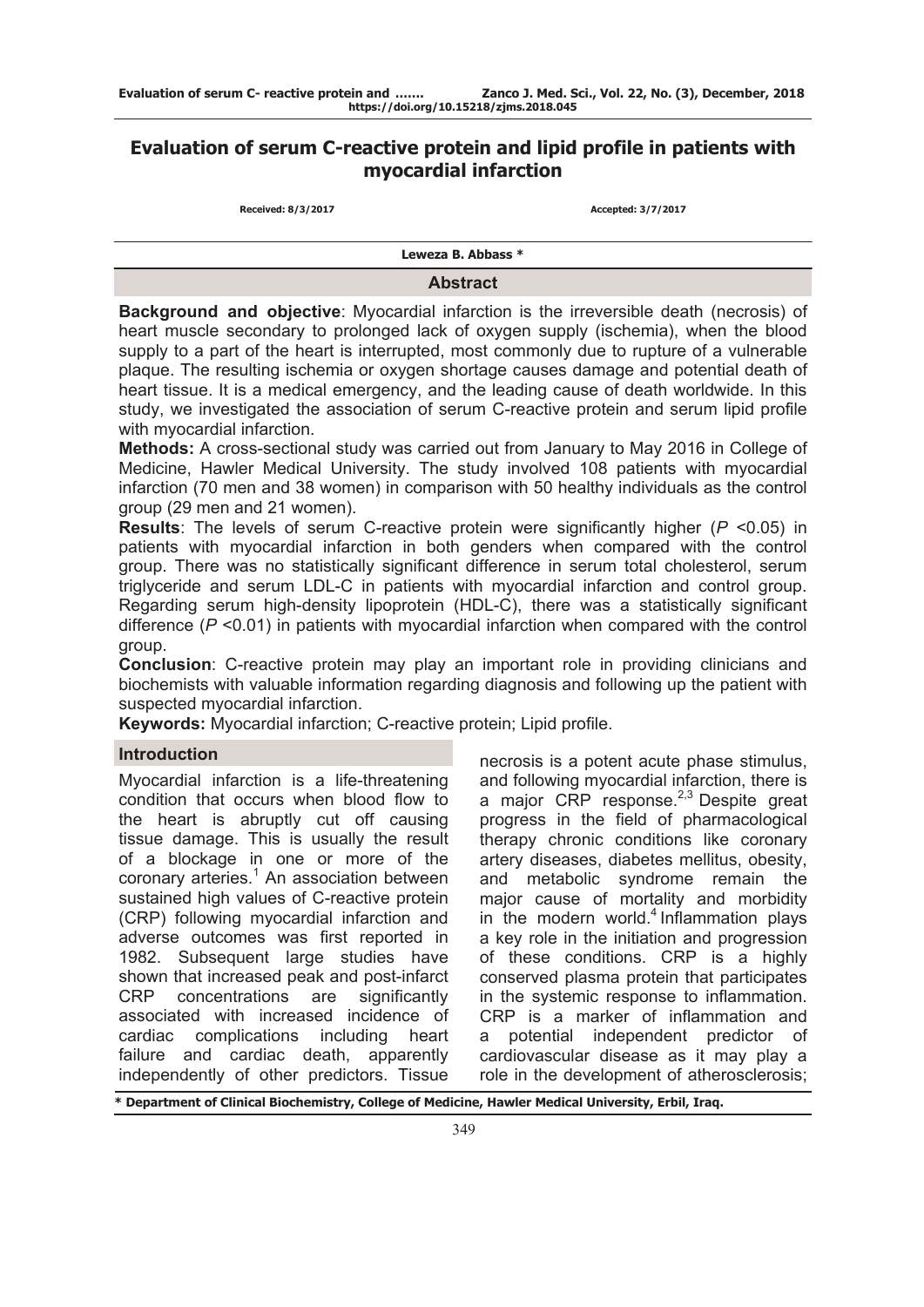| Evaluation of serum C- reactive protein and |  |  |                    |
|---------------------------------------------|--|--|--------------------|
|                                             |  |  | https://doi.org/10 |

additionally, it also adversely affects mortality.<sup>5</sup> Many studies showed that cardiovascular diseases, metabolic syndrome and Type 2 diabetes mellitus are associated with high CRP levels as there is low-grade systemic inflammation in these conditions.<sup>3,6</sup>Also, several studies have conducted and accepted that increased levels of low-density lipoprotein(LDL-C), triglycerides (TG), total cholesterol (TC) and decreased levels of high-density lipoprotein (HDL-C) are associated with atherosclerosis.<sup>3</sup> Oxidized LDL-C is one hypothetical risk factor for atherosclerotic inflammation. It is believed that oxidation of LDL-C may be modulated by nitric oxide (NO) and its products. LDL-C component of lipid profile is known to activate a cascade of local inflammation which can lead to the formation of atherosclerotic plaques.<sup>7</sup>This study aimed to evaluate the role of serum CRP levels and serum lipid profiles on myocardial infarction.

# **Methods**

# **Collection of samples**

Blood samples (5ml) of our present cross-sectional study of were withdrawn from patients diagnosed with myocardial infarction who attended Hawler and Rizgari Teaching Hospitals in Erbil City during the first six hours of admission and also from healthy subjects as the control group. Blood samples were collected into vacutainer tubes and were allowed to clot, and the serum was recovered by centrifugation at 3000 rpm for 15 minutes for removal of any suspended cells. The samples were either used immediately for estimation of serum C-RP, TC, TG, HDL-C, and LDL-C or kept at about -20 °C until further analysis. Serum TC, TG, LDL-C, HDL-C were estimated by using Cobas diagnostic kit (Roche/COBAS 311 IN-TEGRA), with a fully automated chemical analyzer. Serum C-RP protein CRP was analyzed using automatic chemical analyzer (Cobas biochemical analyzer).

### **Study Population**

The present study was carried out at the

College of Medicine, Hawler Medical University, Erbil, Kurdistan from January to May 2016. A total of 158 participants were enrolled in this study, 108 patients with myocardial infarction with no previous antimicrobial drug intake and 50 normal healthy individuals as a Control group.

### **Statistical analysis**

The data were analyzed using the statistical package for the social sciences. Data were expressed as mean± SE. The significance of differences was evaluated by independent t-test. The levels of serum CRP, total cholesterol, triglyceride, HDL-C and LDL-C of the control group were compared with patients with myocardial infarction concerning the *P* value. Statistical significance was set at *P* <0.05. **Ethical consideration** 

Ethics approval was granted by the Research ethics committee of the College of Medicine, Hawler Medical University. The cohort consisted of 120 individuals. The patient's blood was used as samples.

# **Results**

A total of 108 patients with myocardial infarction with age variant ranging between 36 and 80 years and a mean  $\pm$  SE age of  $58.62 \pm 1.06$ . For the male, the range of age was 36-80years, and the mean± SE was  $59.26 \pm 1.30$  years. For the female, the range of age was 38-76 years, and the mean  $\pm$  SE was 57.45  $\pm$  1.85 years. The 50 control or healthy adults were with age range variant between 34 and 76 years a mean  $\pm$  SE age of 56.78  $\pm$  1.44. The general characteristics of the study population are shown in Table 1. There were no statistically significant differences in both ages of gender factors between patients with myocardial infarction and control group (*P* >0.05).

#### **Biochemical analysis Serum C-reactive protein**

The mean±S.E values of serum CRP were significantly higher (*P* <0.05) in male patients with myocardial infarction with a mean value of 36.93±5 compared with control group (4.05±0.7). The mean serum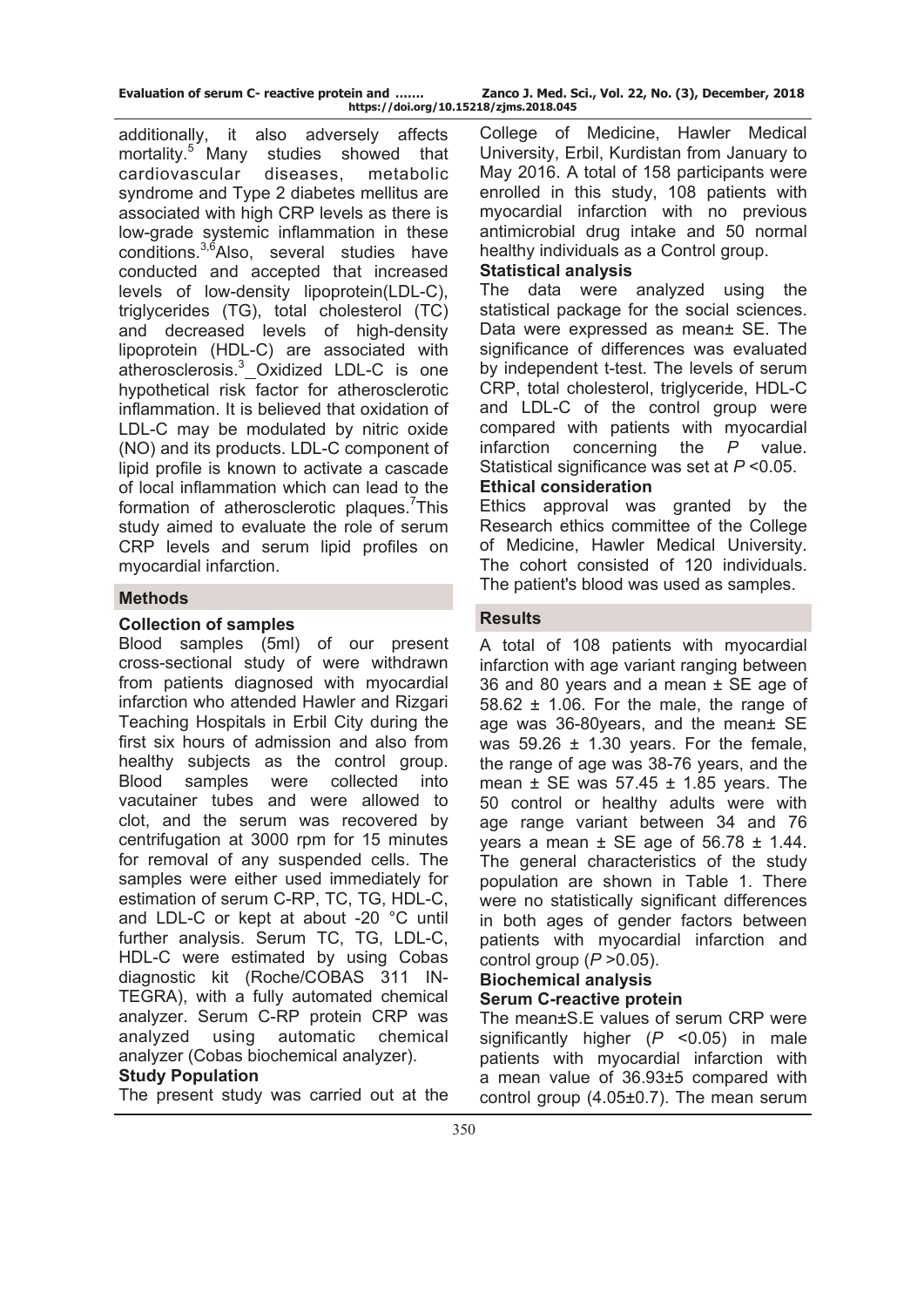| Evaluation of serum C- reactive protein and | Zanco J. Med. Sci., Vol. 22, No. (3), December, 2018 |
|---------------------------------------------|------------------------------------------------------|
| https://doi.org/10.15218/zjms.2018.045      |                                                      |

CRP was significantly higher in female patients with myocardial infarction (32.46±4.2) when compared with control group (4.19±0.7) as shown in Table 2.

# **Serum Lipid profile**

The serum lipid profile of control and patients are shown in Table 3 and 4.

#### **Serum Total Cholesterol (TC)**

There was no statistically significant difference (*P* >0.05) between the mean serum TC in myocardial infarction group in female (194.02±7.8)when compared with the control group with (180.92±7.0) as shown in Table 3. The mean serum TC was significantly higher (*P* <0.05) in

myocardial infarction in male(200.8±4.1) when compared with control group (182.5±7.01) as shown in Table 4

# **Serum Triglyceride (TG)**

The difference between the mean serum TG in the myocardial infarction group in female (166.5±11.2) and the control group (133.3±13.5) was not significant (*P* >0.05) as shown in Table 3. The mean TG was significantly higher (*P* <0.05) in myocardial infarction male group (184.3±6.3) compared with the control group (129.6±10.4) as shown in Table 4.

**Table 1:** The baseline characteristics of patients with myocardial infarction and control group.

|         | <b>Patients with myocardial</b><br>infarction |       |           | <b>Control group</b>   |           |           |         |
|---------|-----------------------------------------------|-------|-----------|------------------------|-----------|-----------|---------|
| Gender  | Age<br><b>Mean± SE</b>                        | Range | <b>No</b> | Age<br><b>Mean± SE</b> | Range     | <b>No</b> | P value |
| Males   | $59.26 \pm 1.3$                               | 36-80 | 70        | $57.41 \pm 1.9$        | $35 - 77$ | 29        | 0.069   |
| Females | $57.45 \pm 1.8$                               | 38-76 | 38        | $55.90 \pm 2.2$        | 50-80     | 21        | 0.072   |
| Total   | $58.62 \pm 1.0$                               | 36-80 | 108       | $56.78 \pm 1.4$        | $34 - 76$ | 50        | 0.078   |

**Table 2:** Mean ± SE of CRP in control group and myocardial infarction group.

| <b>Parameter</b>            | <b>Control group</b><br><b>Meant SE</b> | <b>Myocardial infarction group</b><br><b>Meant SE</b> | P value |
|-----------------------------|-----------------------------------------|-------------------------------------------------------|---------|
| CRP (mg/L)<br><b>Male</b>   | $4.05 \pm 0.7$                          | $36.93 \pm 5$                                         | 0.001   |
| CRP (mg/L)<br><b>Female</b> | $4.19 \pm 0.7$                          | $32.46 \pm 4.2$                                       | 0.001   |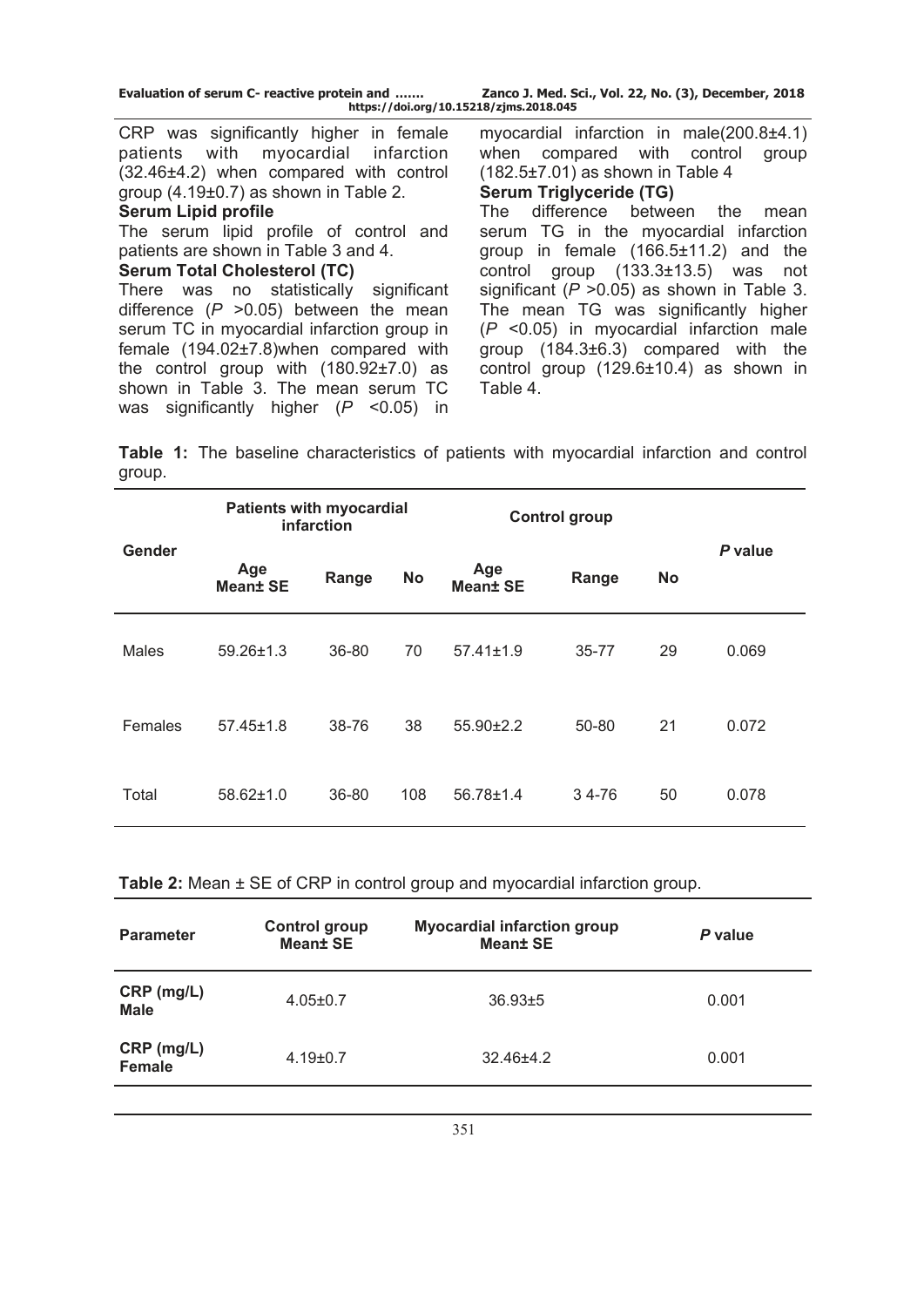**Evaluation of serum C- reactive protein and ……. Zanco J. Med. Sci., Vol. 22, No. (3), December, 2018 https://doi.org/10.15218/zjms.2018.045**

**Serum High-density lipoprotein (HDL-C)** There was a highly statistically significant difference (*P* <0.05) in mean HDL-C for patients with myocardial infarction when compared with the control group in both genders as shown in Table 3 and Table 4. **Serum Low-density lipoprotein (LDL-C)**  The mean±S.E LDL-C was significantly

higher (*P* <0.05) in patients with myocardial infarction in female compared with the control group as shown in Table 4. There was no statistically significant difference in male patients with myocardial infarction compared with the control group as shown in Table 3 and Table 4.

**Table 3:** Lipid profile test levels in the female with myocardial infarction compared with the control group.

| <b>Parameters</b><br>mg/dl | <b>Control group</b><br><b>Mean± SE</b> | <b>Myocardial infarction</b><br>group<br><b>Mean± SE</b> | P value |
|----------------------------|-----------------------------------------|----------------------------------------------------------|---------|
| <b>TC</b>                  | 180.9±7.0                               | $194.0 \pm 7.8$                                          | 0.272   |
| <b>TG</b>                  | $133.3 \pm 13.5$                        | $166.5 \pm 11.2$                                         | 0.073   |
| HDL-C                      | $49.4 \pm 2.4$                          | $37.1 \pm 1.8$                                           | 0.0015  |
| LDL-C                      | $92.2 \pm 4.3$                          | 108.6±5.5                                                | 0.022   |

**Table 4:** Lipid profile test levels in the male with myocardial infarction compared with the control group.

| Parameters (mg/dl) | <b>Control group</b><br><b>Mean± SE</b> | <b>Myocardial infarction</b><br>group<br><b>Mean± SE</b> | P value |
|--------------------|-----------------------------------------|----------------------------------------------------------|---------|
| <b>TC</b>          | $182.5 \pm 7.0$                         | $200.8 + 4.1$                                            | 0.021   |
| <b>TG</b>          | $129.6 \pm 10.4$                        | 184.3±6.3                                                | 0.0014  |
| HDL-C              | $51.2 \pm 2.4$                          | $36.8 \pm 1.0$                                           | 0.0018  |
| LDL-C              | $104.1 \pm 4.7$                         | 13.07±16.0                                               | 0.266   |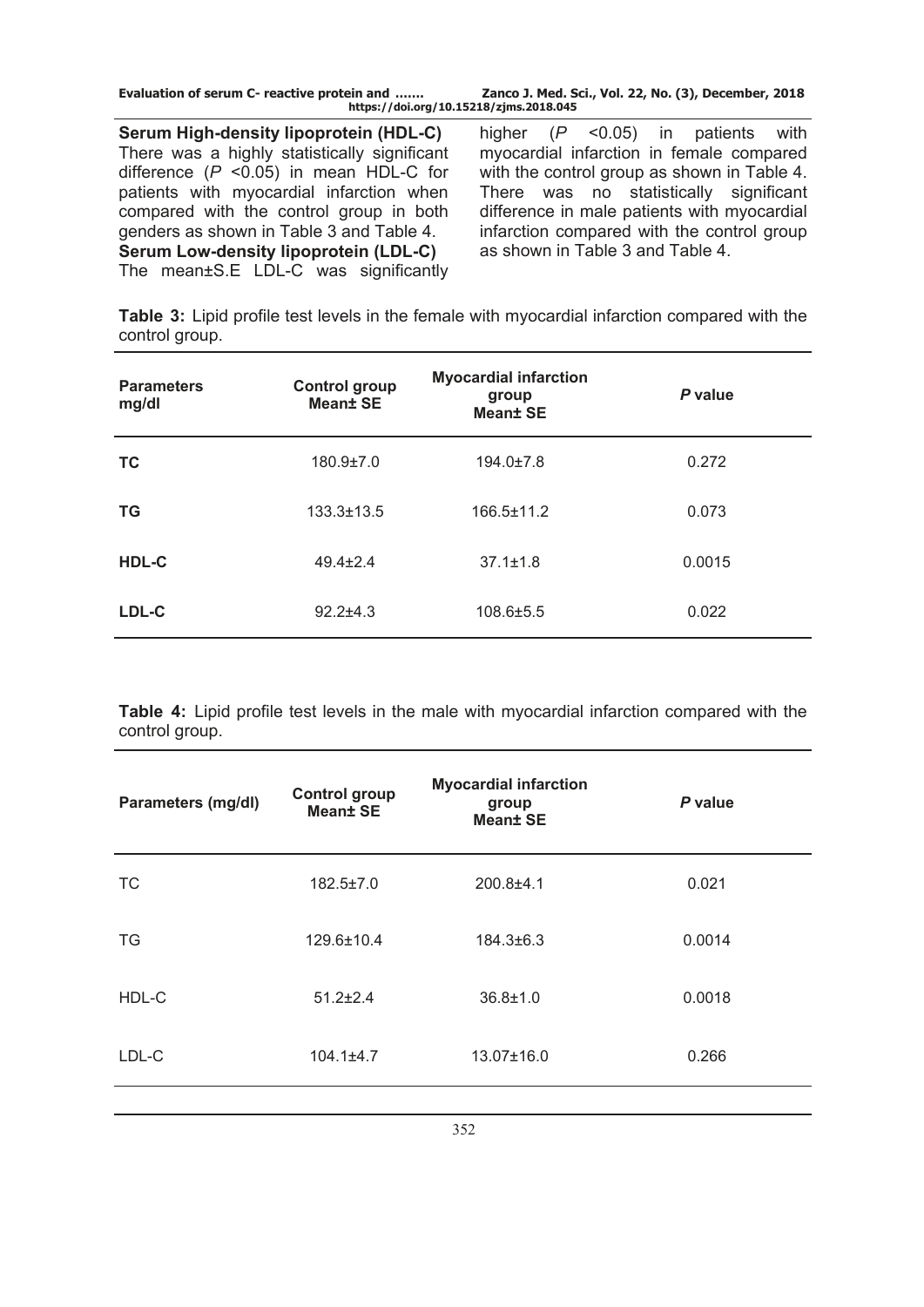**Evaluation of serum C- reactive protein and ……. Zanco J. Med. Sci., Vol. 22, No. (3), December, 2018 https://doi.org/10.15218/zjms.2018.045**

#### **Discussion**

Results of the present study indicated that CRP levels were significantly elevated in patients with myocardial infarction when compared to the control group. This is in agreement with other studies.<sup>7</sup> In this regard CRP is considered to be the most important marker and have been extensively studied in recent years CRP might not only mirror an inflammatory stimulus, but also have direct effects promoting atherosclerotic propagation and destabilizing plaque. Our finding suggests that these substantially increased serum CRP levels in the clinical setting of myocardial infarction are due to the results of myocardial damage. Lipid abnormality regarded as one of the important risk factors for ischemic heart disease.<sup>8</sup> Mean serum TC and TG levels in patients with myocardial infarction in female were found to be higher than those of control, but not statistically significant. In contrast to female Mean serum TC, TG levels in the male with myocardial infarction were found to be higher than the control, and statistically significant. The values of serum HDL-C were significantly lower in patients with myocardial infarction compared with control in both genders. High serum level of high-density lipoprotein HDL-C, on the other hand, is associated with reduced risk for the development of atherosclerotic disease. The HDL-C particle is believed to be anti-atherogenic and antagonized pathways of inflammation, thrombosis, and oxidation.<sup>9-13</sup>Unlike to male with myocardial infarction the mean serum levels of LDL-C were significantly higher  $(P \le 0.05)$  in the female with myocardial infarction compared to the control. Studies have shown that the levels of LDL-C were associated with atherosclerosis. Oxidized LDL-C is known to enhance the expression of pro-inflammatory genes, leading to monocyte recruitment into the vessel wall and dysfunction of vascular endothelial cells. $14-16$  It is cytotoxic to endothelial cells via generation of free radicals and impairs nitric oxide synthase gene expression and

# its activity.17,18

### **Conclusion**

We concluded from the current study that high levels of CRP were detected in the serum of patients with myocardial infarction compared with healthy control group. Although many factors are involved in the development of myocardial infarction, measurements of CRP may be valuable as an indicator of inflammation during management and following up the patient with myocardial infarction. Serum CRP levels showed an inverse correlation with serum HDL-C levels in both genders. Serum CRP levels correlated with TC, TG, and LDL-C levels.

### **Competing interests**

The author declares no competing interests.

#### **References**

- 1. Isoaito Y, Sato S, Kitamura A, Okamura T, Komach Y. Serum triglycerides and risk of coronary heart disease among Japanese men and women. AJP 2011; 153(5):490*–*9.
- 2. Paoletti R, Gotto A, Hajjar D. Inflammation in atherosclerosis and implications for therapy. Circ 2004; 109(23):111*–*20.
- 3. Choudhry A, Prabhu K, Kase. Association of high sensitive C-reactive protein, lipid profile parameters in South Indian population. IJSRP 2010; 37(2):35*–*43.
- 4. [Iciar M](https://www.ncbi.nlm.nih.gov/pubmed/?term=Mart%26%23x000ed%3Bn-Tim%26%23x000f3%3Bn%20I%5BAuthor%5D&cauthor=true&cauthor_uid=25126392), [Cristina S,](https://www.ncbi.nlm.nih.gov/pubmed/?term=Sevillano-Collantes%20C%5BAuthor%5D&cauthor=true&cauthor_uid=25126392) [Amparo S,](https://www.ncbi.nlm.nih.gov/pubmed/?term=Segura-Galindo%20A%5BAuthor%5D&cauthor=true&cauthor_uid=25126392) [Francisco J](https://www.ncbi.nlm.nih.gov/pubmed/?term=del%20Ca%26%23x000f1%3Bizo-G%26%23x000f3%3Bmez%20FJ%5BAuthor%5D&cauthor=true&cauthor_uid=25126392). Type 2 diabetes and cardiovascular disease: Have all risk factors the same strength? [World J Diabetes](https://www.ncbi.nlm.nih.gov/pmc/articles/PMC4127581/) 2014; 5(4):444–70.
- 5. [Behzad H.](https://www.ncbi.nlm.nih.gov/pubmed/?term=Heidari%20B%5BAuthor%5D&cauthor=true&cauthor_uid=24009946) C-reactive protein and other markers of inflammation in hemodialysis patients [Caspian J](https://www.ncbi.nlm.nih.gov/pmc/articles/PMC3762236/)  [Intern Med](https://www.ncbi.nlm.nih.gov/pmc/articles/PMC3762236/) 2013; 4(1):611–6.
- 6. [Rodolfo P,](https://www.ncbi.nlm.nih.gov/pubmed/?term=Paoletti%20R%5BAuthor%5D&cauthor=true&cauthor_uid=17319458) [Chiara B](https://www.ncbi.nlm.nih.gov/pubmed/?term=Bolego%20C%5BAuthor%5D&cauthor=true&cauthor_uid=17319458), [Andrea P](https://www.ncbi.nlm.nih.gov/pubmed/?term=Poli%20A%5BAuthor%5D&cauthor=true&cauthor_uid=17319458), [Andrea C.](https://www.ncbi.nlm.nih.gov/pubmed/?term=Cignarella%20A%5BAuthor%5D&cauthor=true&cauthor_uid=17319458) Metabolic syndrome, inflammation and atherosclerosis. Vasc Health Risk Manag 2006; 2(2):145–52.
- 7. [Ilya C](https://www.ncbi.nlm.nih.gov/pubmed/?term=Chernyavskiy%20I%5BAuthor%5D&cauthor=true&cauthor_uid=26849408), [Sudhakar V](https://www.ncbi.nlm.nih.gov/pubmed/?term=Veeranki%20S%5BAuthor%5D&cauthor=true&cauthor_uid=26849408), [Utpal S](https://www.ncbi.nlm.nih.gov/pubmed/?term=Sen%20U%5BAuthor%5D&cauthor=true&cauthor_uid=26849408), [Suresh CT.](https://www.ncbi.nlm.nih.gov/pubmed/?term=Tyagi%20SC%5BAuthor%5D&cauthor=true&cauthor_uid=26849408) Atherogenesis: hyperhomocysteinemia interactions with LDL, macrophage function, paraoxonase 1, and exercise Ann N Y Acad Sci 2016; 1363(1):138–54.
- 8. KhanHA, Alhomida AS, Sobki SH. Lipid profile of patients withacute myocardial infarction and its correlation with systemic inflammation. Biomark Insights 2013; 8:1–7.
- 9. Mehta L, Petters M. Oxidized LDL-C: A critical factor in atherogenesis. Cardiovasc Res 2005; 68(3):353*–*4.